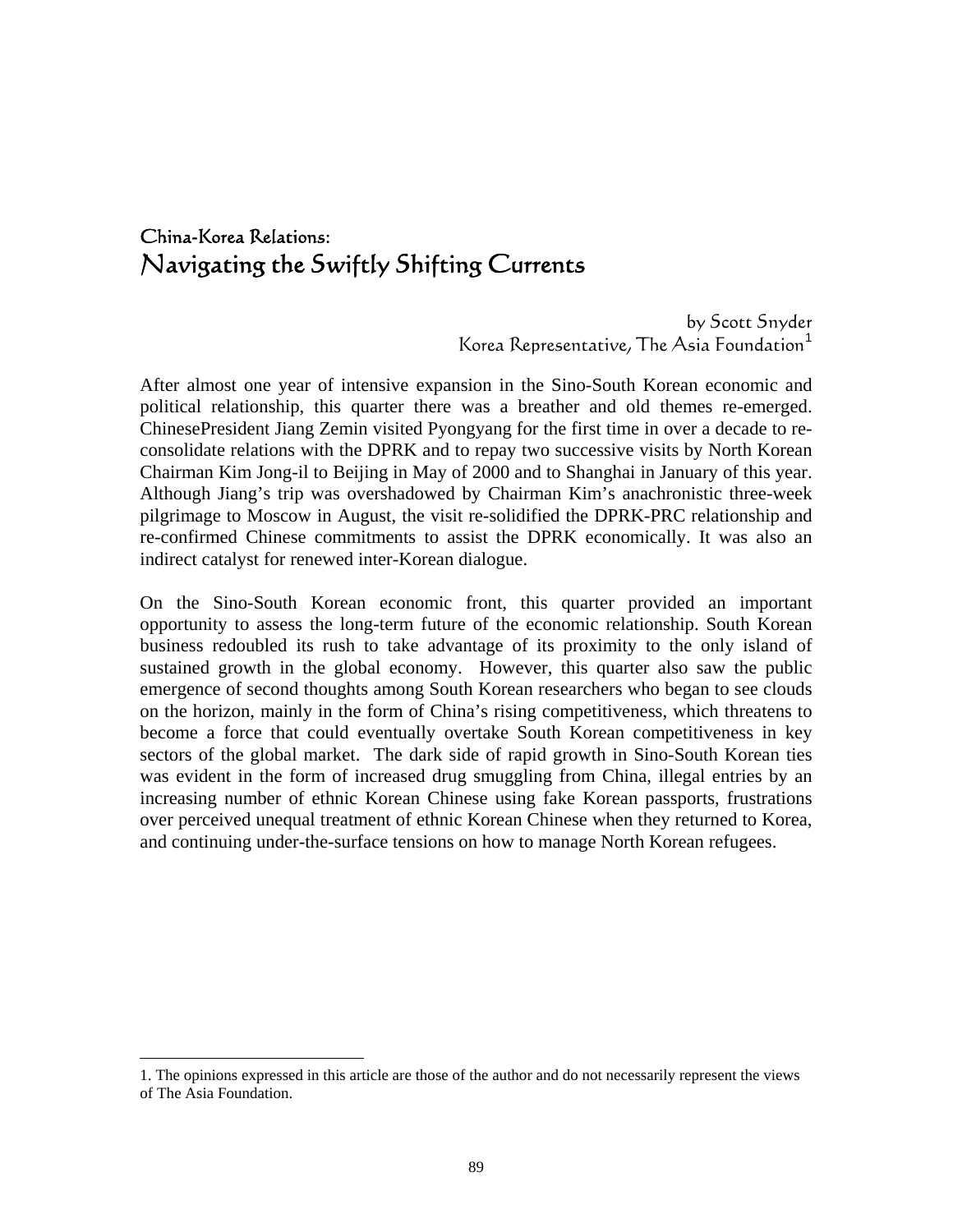### **Bear Hugs and Mao Suits: Reconsolidating the PRC-Russian-North Korean Axis?**

In combination with Kim Jong-il's nearly month-long sojourn in Russia, President Jiang's three-day return visit to Pyongyang – the first by Jiang in over a decade – appeared anti-climactic. The visit did represent the formal mending and consolidation of a relationship that had been troubled in recent years, and it appears that Chairman Kim was able to reap rather substantial benefits in the form of diesel fuel and an additional commitment of 200,000 tons of food. President Jiang could also indirectly take credit for catalyzing renewed inter-Korean dialogue by stimulating a proposal from the North for ministerial talks on the eve of Jiang's arrival in Pyongyang. Whether by accident or by design, Pyongyang's proposal for renewed dialogue breathed new life into the Sunshine Policy just as it was being dismantled in Seoul by political opposition in the form of a noconfidence vote against ROK Unification Minister Lim Dong-won.

President Jiang is also known to have brought messages from the South designed to facilitate renewed inter-Korean contacts. China's own interests are served not by recreation of a Cold War Northeast Asian axis, but by defusing DPRK-U.S. tensions in ways that will help win over neighbors in the event of U.S.-PRC confrontation, especially on issues such as missile defense. China seemed to be more an innocent bystander to Kim Jong-il's retrograde diplomatic strategy than a willing participant, although many analysts have argued that it is necessary for Kim to strengthen relations with Moscow and Beijing, to the extent possible, before he can confidently pursue diplomatic opening with Seoul, Tokyo, and Washington. Of course, the proof for such theories lies in the hands of Kim himself: he will provide it when he pursues pro-active diplomatic initiatives toward those three capitals. This theory also perhaps unnecessarily belittles the importance of the Sino-DPRK relationship as a critical source of material and psychological support for the DPRK's survival and steps toward opening that are increasingly necessary to assure that objective.

### **South Korea's Precarious Role**

During the third quarter, the Sino-South Korean trade relationship celebrated a symbolic milestone as the PRC finally surpassed Japan as the second largest recipient of exports from South Korea, with a \$10.69 billion share over the first half of the year compared to Japan's \$10.37 billion. As a result of weak economic growth in the United States, China has also surpassed the U.S. as the leading destination for Korean foreign investment during the first half of 2001. China received almost 12 percent of all Korean exports as of this past July on the strength of Korean exports in organo-metallic compounds, electrical goods, petroleum, steel products, and textiles. The Korean trade surplus with China totaled almost \$10 billion, a chronic source of irritation on the Chinese side of the bilateral relationship.

There are a number of industrial sectors in which Korea currently enjoys great advantages over Chinese counterparts. Exports to China across many of these sectors, such as semi-conductors, steel, automobile production, chemical fiber, textile production, electronic sub-components manufacture, and even possibly telecommunications, may be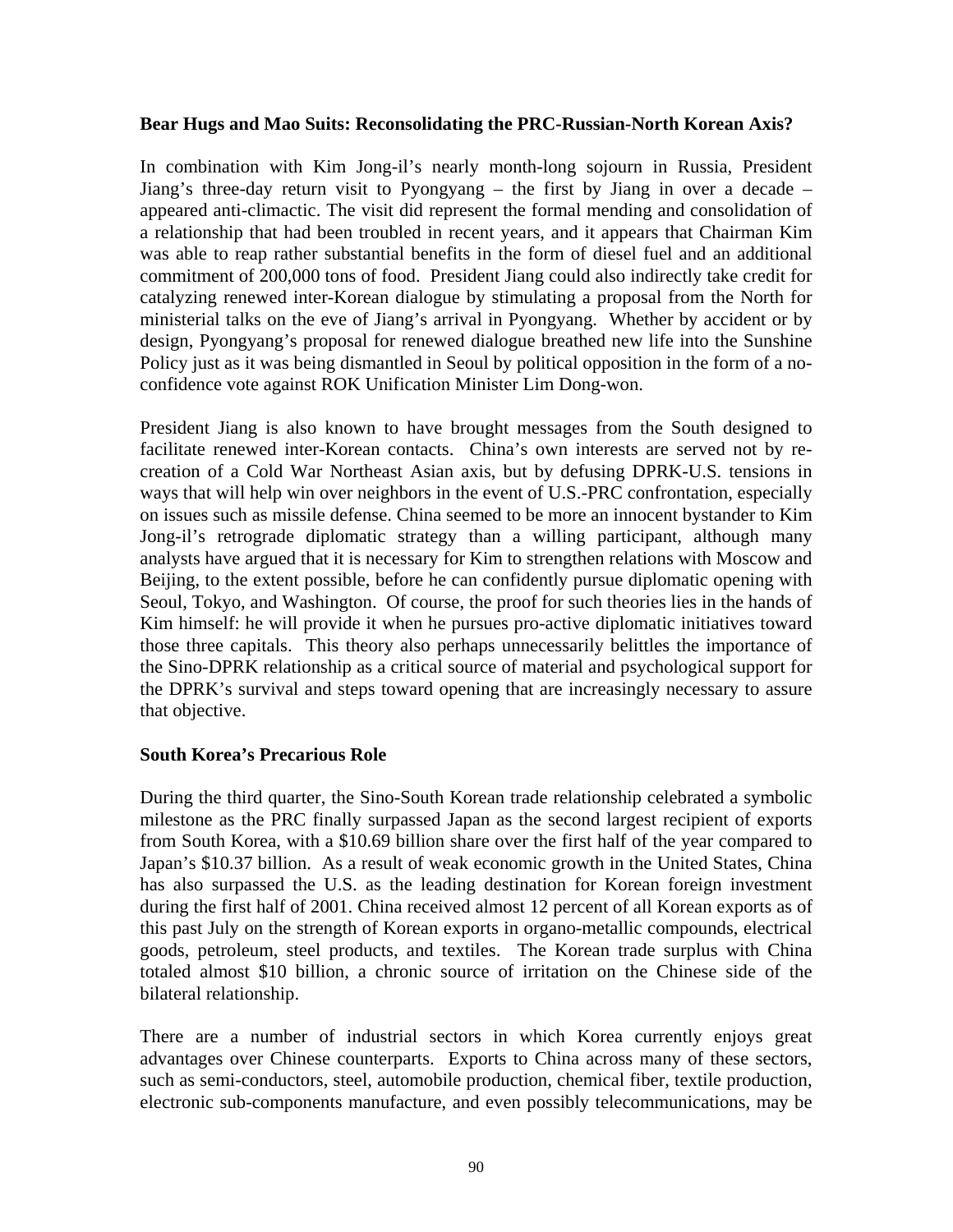areas in which China's sustained ability to acquire foreign direct investment (FDI), substantial technology transfer, modern plants, and significant know-how regarding international best practices through joint venture operations may turn China into a fierce competitor that can overwhelm Korean competitiveness in key foreign markets, including the United States.

Public reports from Korean think tanks during the third quarter of this year began to take note Korea's potential lack of future global competitiveness in combination with China's emergence as a stiff competitor in many of these market categories. For instance, the Korea International Trade Association (KITA) released a report that showed Korea with a narrow advantage in the number of categories of products it produces as measured by export volume. According to the study, China was rapidly catching up in a wide range of areas, including freezers, tires, glasses frames, dairy products, microwave ovens, and television tubes, and had surpassed Korea during the past year in almost 10 percent of the product categories measured.

A separate study by the Korea Center for International Finance (KCIF) warned that fourfifths of all Korean exports to China are dependent on products used in the manufacture of Chinese export goods and expressed concern that the combination of Japanese technology and Chinese labor could squeeze intermediate economies such as South Korea. KCIF noted that China's export growth had dropped from 28 percent last year to only 8.8 percent in the first six months of this year. The Korea Trade-Investment Promotion Agency (KOTRA) predicted that exports to China would slow even further during the last half of 2001, and a September report from the LG Economic Research Institute revealed that FDI to the ROK shows a low technology transfer effect. As a result Korea is a less attractive destination for foreign investment than China. The report asserted that Korean-bound FDI usually was focused on expanding market share rather than on attracting technology transfer or on inducing investment.

Now that Beijing is officially hosting the 2008 Summer Olympics, the Bank of Korea predicts that infrastructure related projects will add 1-3 percentage points to China's GDP and that bilateral Sino-South Korean trade will soar to over \$100 billion by 2008. Korea's competitive shares in the Chinese communications, petrochemical, and auto sectors are predicted to rise, while China will benefit from a lowering of Korean tariffs on Chinese agricultural goods. However, the Korea Economic Research Institute (KERI) downplayed the economic benefits likely to accrue to South Korea from China's hosting of the 2008 Olympics, noting that China's domestic information and environmental technology sectors were developing rapidly, and warned that Korean competitiveness in the Chinese market lags behind Japan, Taiwan, and the United States.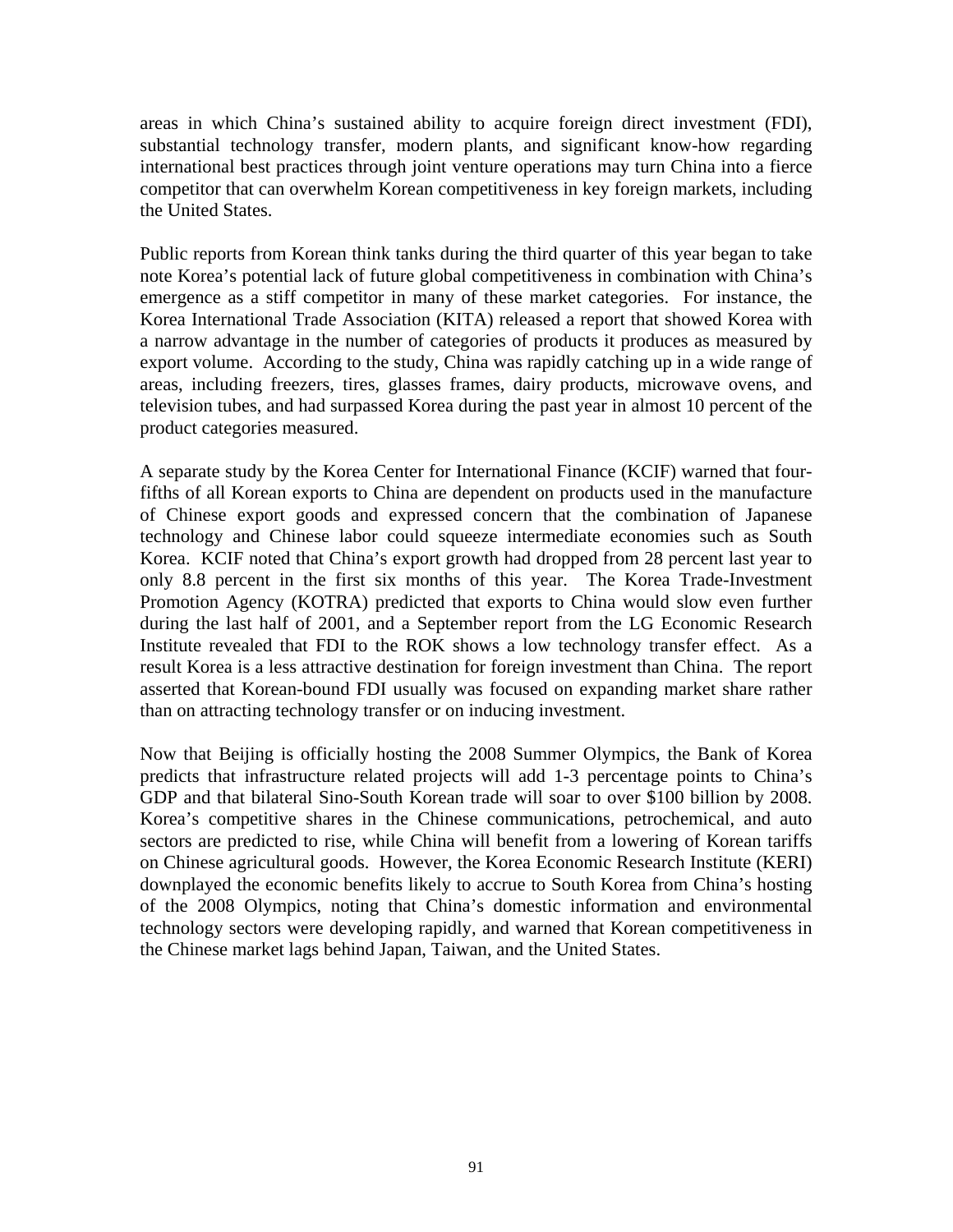# **The Drive to Gain a Foothold for China's Entry into the WTO**

One of the major drivers for ROK companies to expand into China during the past several years has been the perception that China's entry into the World Trade Organization (WTO) will lead to a playing field that would be more favorable to foreign participants than in the past, when Beijing could protect its own markets with impunity while serving as a low-cost manufacturing base for export items to the rest of the world. In the rush to establish Chinese production facilities, Korean firms are quickly cannibalizing the competitiveness of their own domestic production, dramatizing the need for industrial restructuring inside South Korea. Current plans inside South Korea call for a 30 percent cut in domestic production in chemical fiber production, even while the industry faces dumping charges by China and Korean overseas investment in chemical fiber production facilities in China continues to expand. Hyundai Heavy Industries and Daewoo Heavy Industries and Machinery have captured almost 45 percent of the Chinese market for excavators, defeating other international rivals on the strength of installment plans and after-sales service in China.

Korean telecom sectors are scurrying to submit plans for joint ventures by Oct. 15, and Hyundai Merchant Marine has attempted to pre-position itself to exploit China's transportation network along major riverways, establishing over 15 local offices in China to manage its river transport network.

Korean companies continue to be interested in the telecommunications sector, particularly in building the infrastructure for China's future Internet needs. Korea Telecom is linking up with Chinese partners China Unicom and China Telecom to promote ADSL (asymmetrical digital subscriber lines) in China, and Samsung and LG Electronics retain hopes of playing a major role in development of China's CDMA (codedivision multiple access) mobile telephone system in major Chinese cities. Samsung Electronics has concluded a deal to supply cable TV modems and high-speed ADSL. One measure of the emerging importance of the information technology (IT) sector in Sino-South Korean trade is the recent decision to post a director-general level IT specialist at the ROK Embassy in Beijing. However, those hopes may have also been clouded by unverified media reports that Qualcomm, the originator of CDMAtechnology, may undercut Korean makers by making direct-royalty deals with Chinese manufacturers that would potentially cut Korean CDMA developers out of a large portion of the market.

### **Will South Korean Cultural Exports Have Staying Power?**

One interesting phenomenon that has emerged over the past year has been the unprecedented popularity in China of South Korean cultural products, from pop stars to movies to Korean-produced computer games. As a result of the "Korean wave" of popularity among young Chinese fans, some pop music groups have been able to realize unprecedented album sales due purely to the fact that the developing Chinese market is so much bigger than the Korean domestic pop music sector. In Taiwan, it has been reported that plastic surgeons receive requests from women for surgery to look more like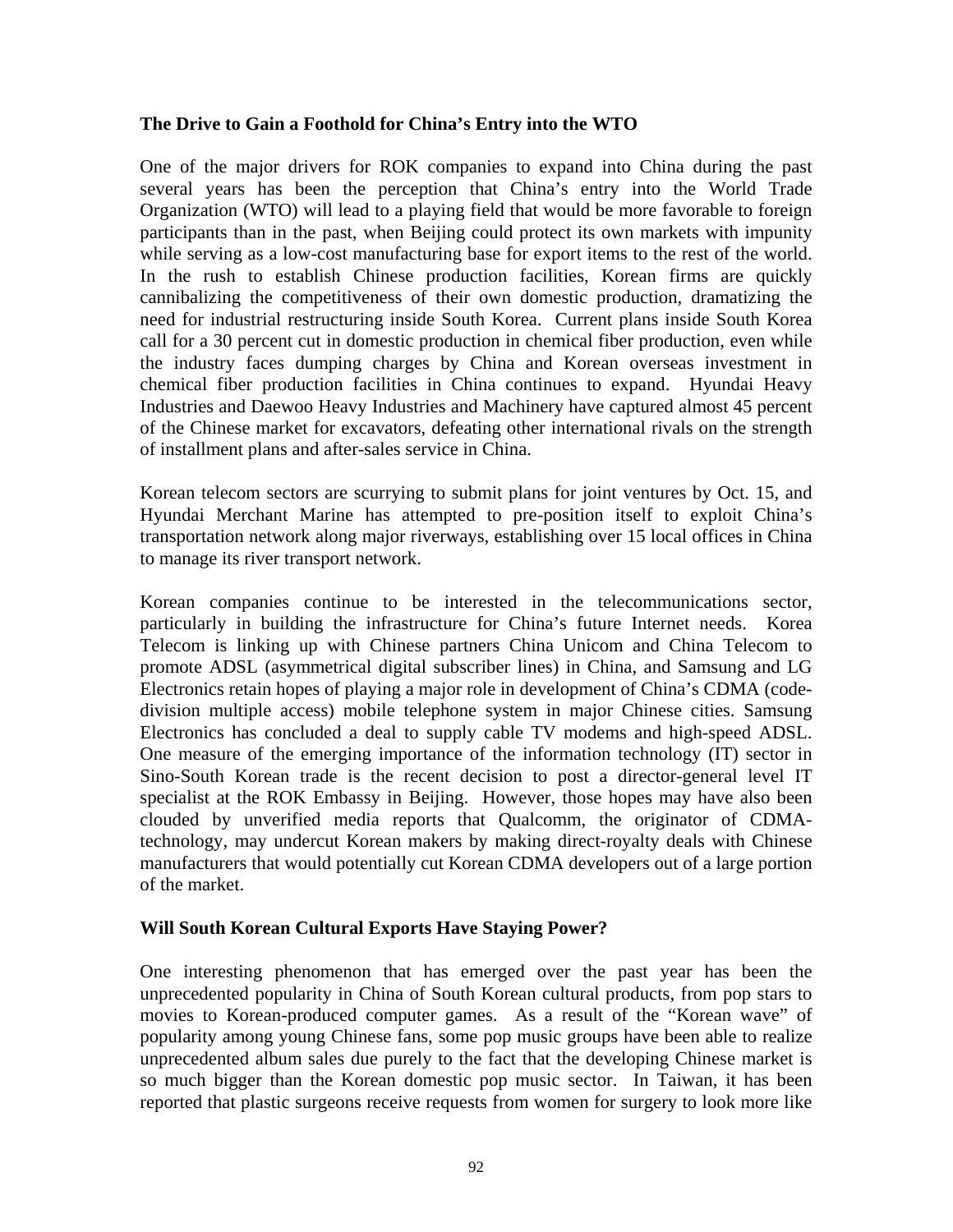famous Korean actresses. South Korean music groups such as H.O.T., Clon, N.R.G., and Ahn Jae-wook have performed in China and Taiwan to sell-out crowds, and young, upwardly-mobile Chinese girls are joining package tours to Korea to attend concerts and meet heart-throb musical idols. A forthcoming Korean-directed historical epic entitled "Musa," or "warrior," is set in China and blends a Chinese and Korean cast that will hit movie screens shortly. And Andre Kim's often-flamboyant fashions have recently been featured in Hong Kong, where several prominent actresses are modeling his artistic creations.

The "Korean wave" is sufficiently important commercially that it has drawn the attention of the Korean government, which is moving to support and extend Korean penetration of the Chinese pop culture market by promoting tourism sites in Korea that highlight Korean contributions in music and computer gaming culture. Since Korea's \$8 billion music market is tiny by Chinese standards – and the Chinese middle class is still emerging – one assumption behind Korean marketing efforts to China is that it is possible to sustain an international fan base. The Korean government and private sector are supporting "Korean wave" projects, including emphasis on the joint marketing of music albums, videos, and games in Korean and Chinese languages as well as the proposed establishment of a "Korean Wave" building near Tongdaemun designed as a meeting point for Chinese tourists to experience trends in Korean culture.

# **Clouds on the Horizon**

A number of problems have persisted in the Sino-South Korean relationship, all of which are likely to continue to be a drag on the relationship. The immigration flows of ethnic Korean Chinese to Korea that have developed as a result of the relative prosperity of Korean society have stimulated significant interest among ethnic Korean Chinese in opportunities for short-term work assignments, educational opportunities, illicit business, and legal or illegal immigration paths. In addition, issues of how to deal with North Korean refugees and South Korean non-governmental organization (NGO) efforts to assist North Korean refugees in China are sources of tension in the political relationship. Persistent difficulties with tainted shipments of Chinese sea and fish products to Korea continue to beset the trade relationship. All of these problems are by-products of the success of the economic relationship, but they may occasionally blow up into major political problems that must be managed by the two governments.

During this quarter, one focus has been the inequality of the 1999 Act on Overseas Koreans, a measure that eased requirements for overseas Koreans to return and gain work in Korea. However, the provision of the act defined overseas Koreans as ethnic Koreans who had previously been citizens of the Republic of Korea (i.e., since 1948), excluding Koreans who had left the country prior to that time to move to China, Russia, or Japan. The Korean Sharing Movement and other South Korean NGOs have advocated and demonstrated on behalf of the 100,000 Korean Chinese currently living in South Korea, about 60 percent of whom are illegal immigrants. Many of these visitors from China are reported to have suffered human rights violations in the course of gaining work in the South. The Ministry of Justice responded by announcing in July that it would develop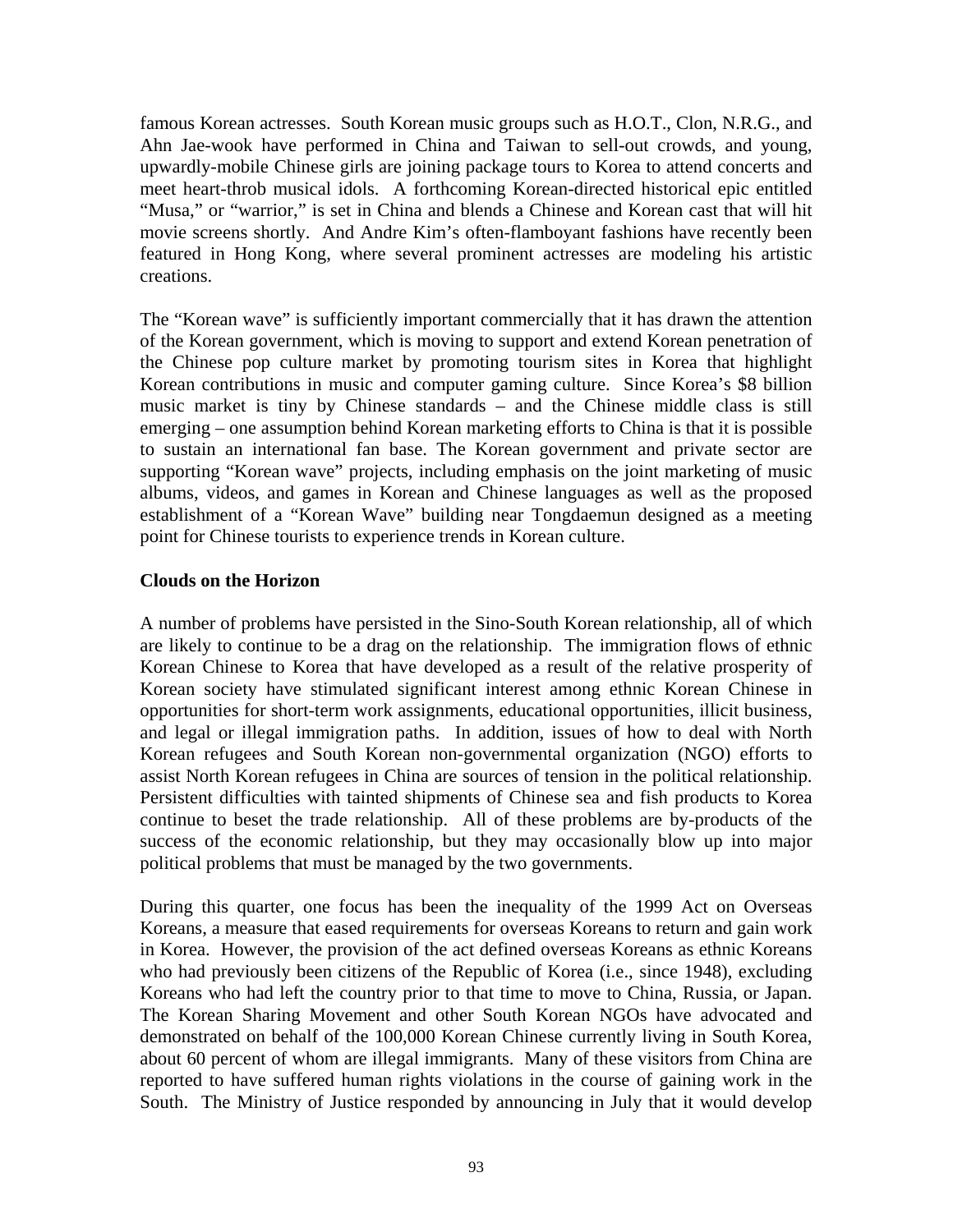more humane policies for ethnic Koreans from China and would crack down on exploitation by Koreans in recruitment and labor to minimize human rights violations. The South Korean government has also uncovered a trafficking ring that provided cash to South Koreans who "lose" South Korean passports in China that are then used to smuggle ethnic Koreans living in China.

Another growing problem in the Sino-South Korean relationship involves illicit smuggling of drugs and people from China. Drug smuggling cases uncovered by the Korean Customs Service have skyrocketed by over 700 percent this year, and 95 percent of drugs smuggled into Korea are introduced either from China or Thailand. During the first half of this year, Korean authorities confiscated over 58 kilograms of *hiroppon* (heroin), an increase of 180 percent over the same period in the year 2000.

Finally, the issue of North Korean refugees and their treatment is always a potentially explosive issue in Sino-South Korean relations, as South Korean activists and human rights NGOs continue their activities to develop an "underground railroad" whereby North Korean refugees may arrive in South Korea via China and other countries. The ROK government has attempted to limit damage to the official Sino-ROK relationship from this issue by denying political asylum to most North Korean defectors who arrive at consulates in Shenyang, Beijing, and Shanghai, forcing North Korean refugees to travel via the Mongolian desert and border crossings from southern China to South Korean embassies as far afield as Bangkok and Hanoi in order to arrive safely in Seoul.

However, one North Korean defector family succeeded in defecting to the offices of the UN High Commissioner for Refugees in Beijing in late June. Although China acted quickly to defuse this potential diplomatic stand-off on the eve of the International Olympic Committee's decision to award Beijing the 2008 Olympics by sending the family to a third country and then on to Seoul, there has been a severe crackdown on North Korean refugees in Jilin Province during the last quarter as part of China's domestic "Strike Hard" campaign against illegal activities across China. The international public and media attention given to China's campaign to crack down on North Korean refugees will remain one source of leverage that South Korean NGOs may continue to use in an attempt to embarrass the Chinese leadership into showing greater flexibility in treatment of North Korean refugees; however, China's own domestic political considerations thus far appear to have trumped attempts to utilize international pressure in this way. With the award of the 2008 Olympics to Beijing and heightened tensions in the run-up to the PRC's leadership transition, look for the issue of human rights for North Korean refugees in China to play a heightened role as a "hot potato" in the PRC's relations with both parts of the Korean Peninsula.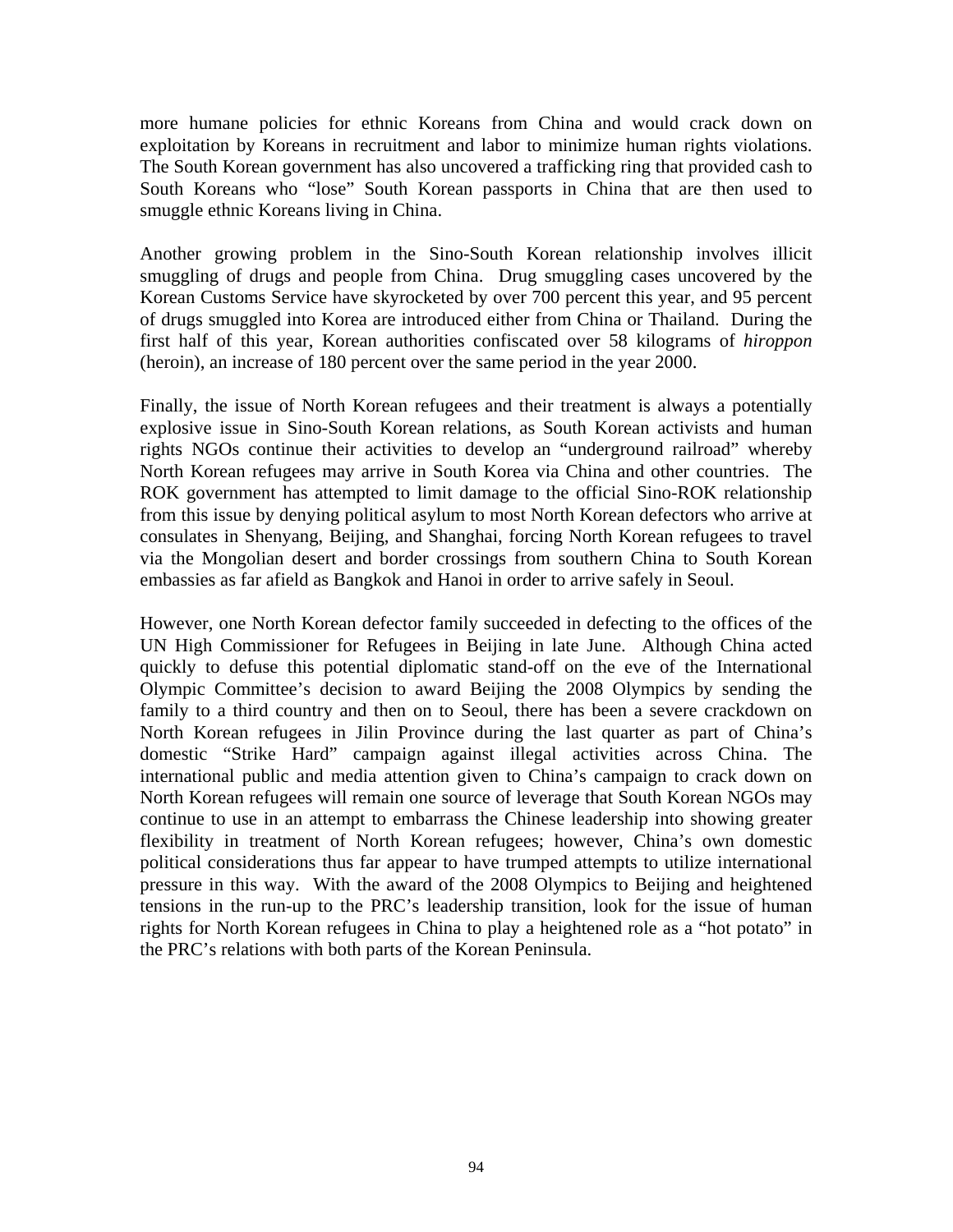# **Chronology of China - Korea Relations July-September 2001**

**July 10, 2001:** South Korean Ministry of Justice announces that it would develop more humane policies for Korean Chinese and would work to stop corrupt practices and minimize human rights violations in the areas of labor and recruitment.

**July 24, 2001:** South Korean Foreign Minister Han Seung-soo and Chinese Foreign Minister Tang Jiaxuan meet on the sidelines of the ASEAN Regional Forum (ARF) in Hanoi and agree that Seoul and Beijing should exert joint criticism to pressure Tokyo into revising its controversial history textbooks.

**July 29, 2001:** The ROK Ministry of Construction and Transportation announces plans to resume negotiations with Taiwan over the reopening of the air route between the two countries, which was suspended in 1992 when South Korea established diplomatic ties with China.

**Aug. 7-11, 2001:** Taipei Mayor Ma Ying-jeou visits South Korea for talks with Seoul Mayor Goh Kun and other officials.

**Aug. 8-12, 2001:** Twenty-two executives of the ROK Federation of Korean Industries (FKI), led by FKI Chairman Kim Kak-choong, visit China to inspect the country's latest economic developments and discuss bilateral cooperation toward the 2008 Beijing Olympics.

**Aug. 17, 2001:** Korean chemical fiber manufacturers announce that they will send a delegation to China in a move to narrow losses from a Chinese dumping investigation on Korean polyester fibers and polyethylene terephthalate chips.

**Aug. 21, 2001:** Seoul establishes the China Experts Forum, consisting of about 30 prominent representatives from government, business, and academia, to develop longterm strategy to enhance trade and investment between the two countries.

**Aug. 28, 2001:** South Korean consulate-general opens in Guangzhou to assist Korean companies operating in the region and help arrange personnel exchanges.

**Aug. 28, 2001:** ROK Ministry of Culture and Tourism announces measures to support the export of Korean pop culture to China and East Asia.

**Sept. 3-5, 2001:** PRC President Jiang Zemin makes his first visit to Pyongyang in over a decade, symbolically restoring the PRC-DPRK relationship to normal status.

**Sept. 4, 2001:** Korean Customs Service announces that surveillance on drug smuggling will be toughened at Incheon International Airport.